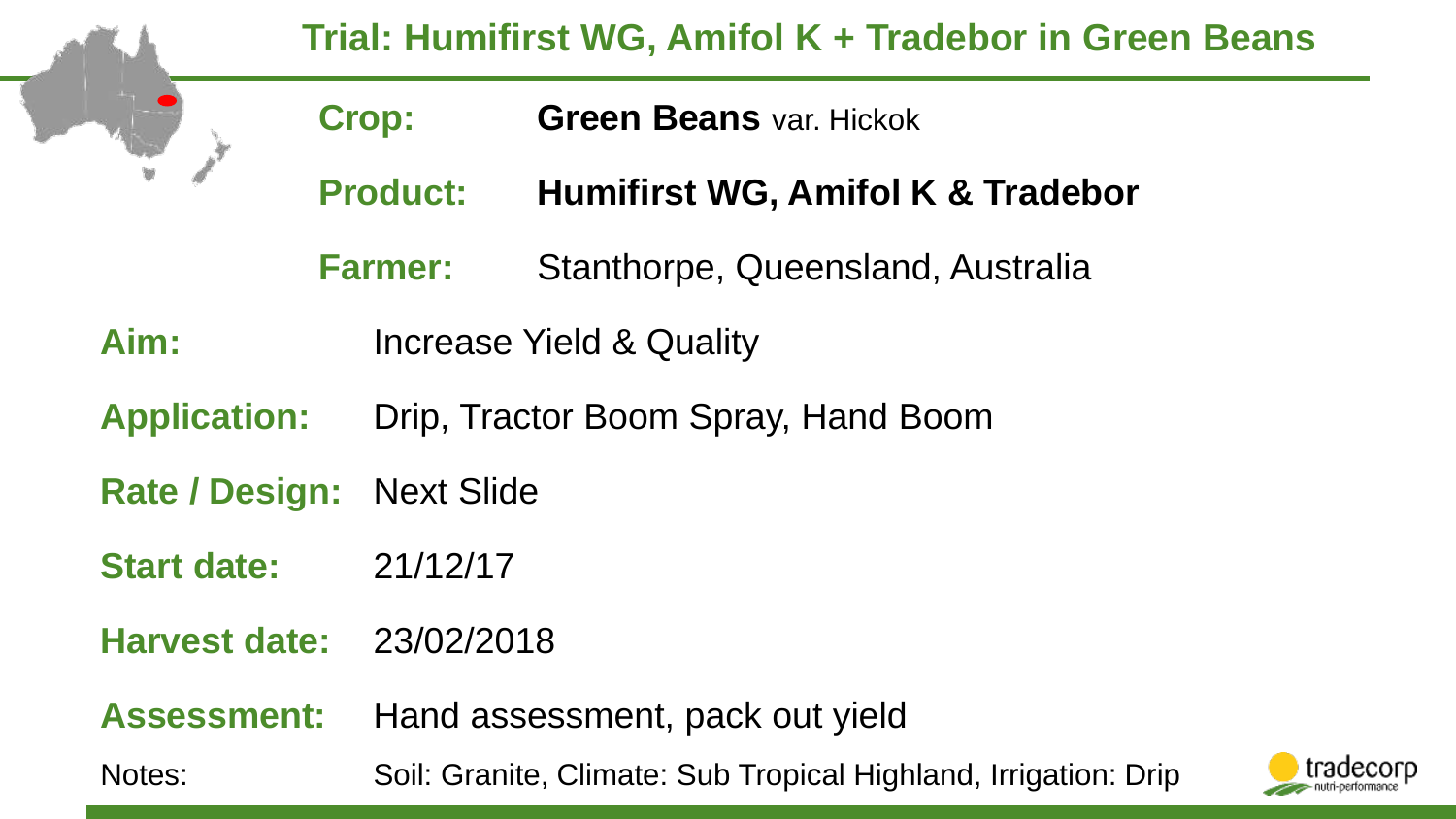# **Design**

| <b>Product</b>      | <b>Application</b><br>Rate     | <b>Application Method</b>                       | <b>Application Timing</b>                                                    | <b>Control</b>     | <b>Treated</b>                          |  |  |
|---------------------|--------------------------------|-------------------------------------------------|------------------------------------------------------------------------------|--------------------|-----------------------------------------|--|--|
| <b>Humifirst WG</b> | 6 kg/ha                        | <b>Drip</b>                                     | 3 days after planting, one<br>application                                    |                    |                                         |  |  |
| <b>Tradebor</b>     | 2 L / ha x2                    | Hand Boom<br>(Sub Sample of Treated<br>Section) | 2 application, 1 before<br>buding (31 /1/18)<br>and 1 at budding<br>(6/2/18) |                    |                                         |  |  |
| <b>Amifol K</b>     | 3 L / ha x2                    | <b>Tractor Boom Spray</b><br>(400 L/ha)         | Full flower then 7 days<br>latter                                            | 29 Rows<br>1.74 ha | 29 Rows<br>1.74 ha                      |  |  |
|                     |                                |                                                 |                                                                              |                    | <b>Tradebor</b><br><b>Sub Treatment</b> |  |  |
|                     | <b>Direction of Drip Lines</b> |                                                 |                                                                              |                    |                                         |  |  |
|                     |                                |                                                 | $\mathbf{g}$                                                                 |                    |                                         |  |  |
|                     | <b>Tractor Spray Travel</b>    |                                                 |                                                                              |                    |                                         |  |  |

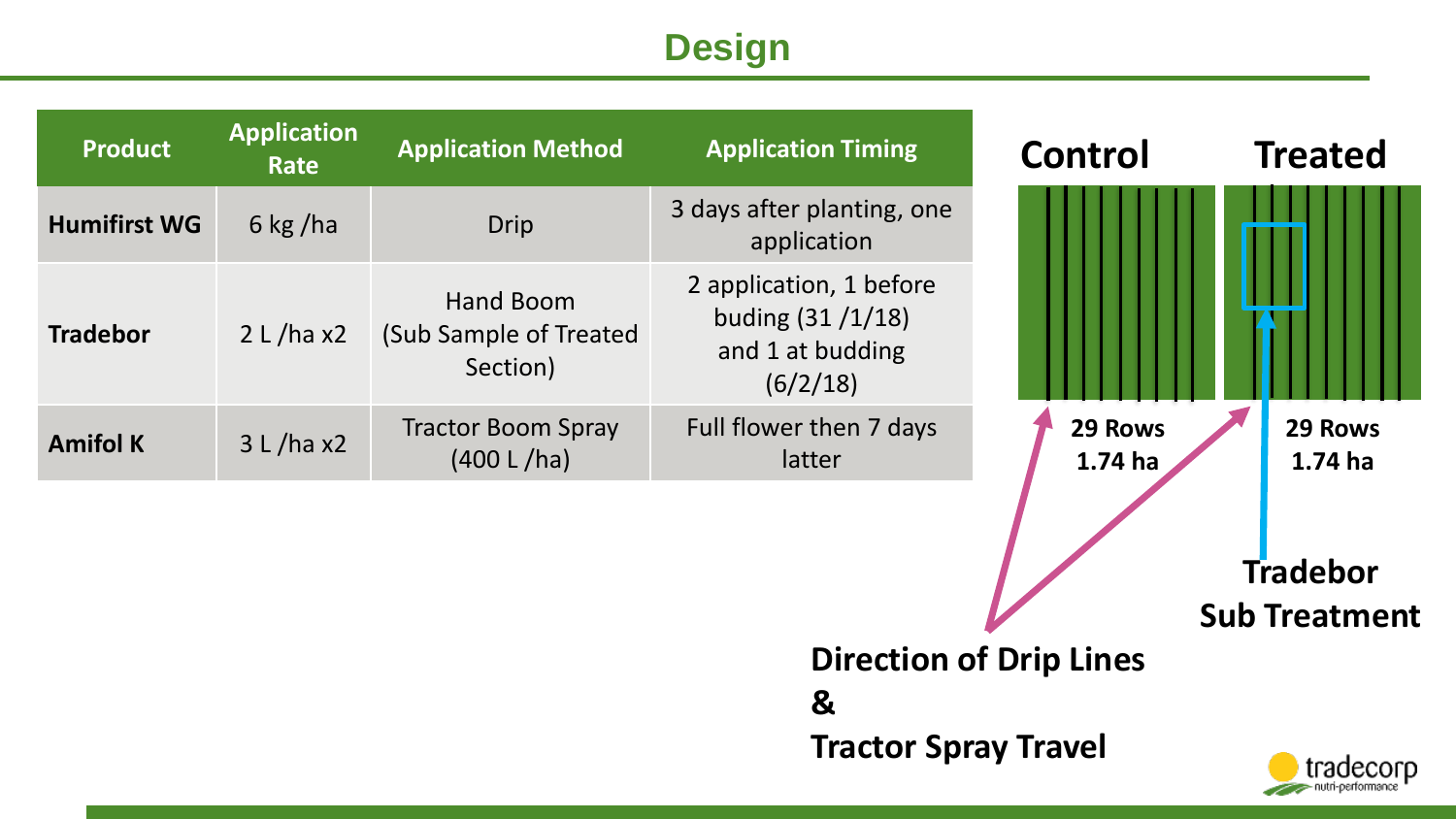### **Results: % Beans in each Size Category**



- Sampling was performed 10 days before harvest on 10m rows
- **Humifirst + Tradebor + Amifol K**  increased the % in the **Medium & Large Size +12%**
- **Humifirst + Amifol K** increased the % in **Medium & Large Size +66%**

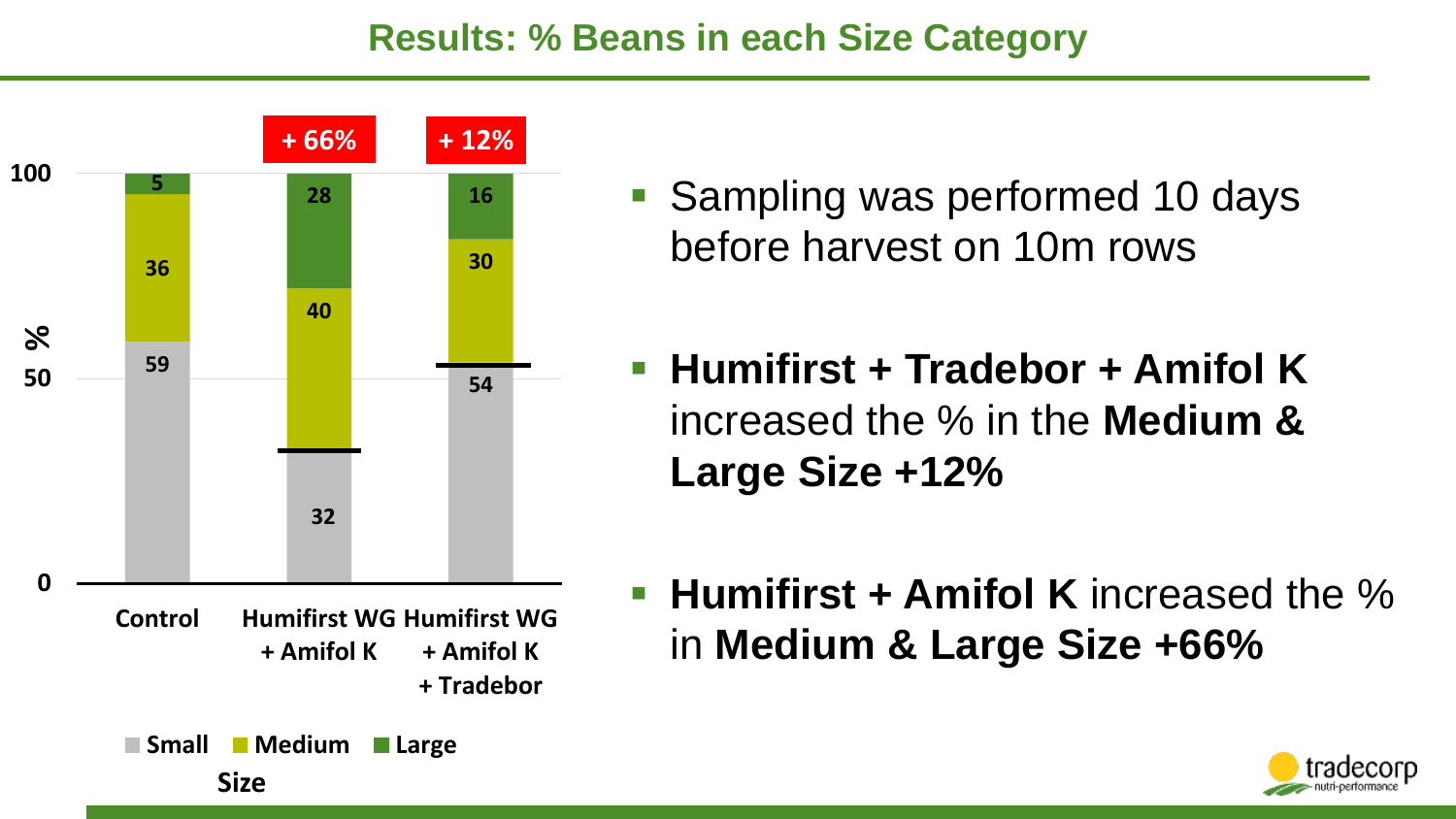#### **Results: Total Number of Beans**





#### The **Total Number of Beans:**

- Humifirst WG + Amifol K: **+ 21.3%**
- Humifirst WG + Amifol K + Tradebor: **+ 5.6%**

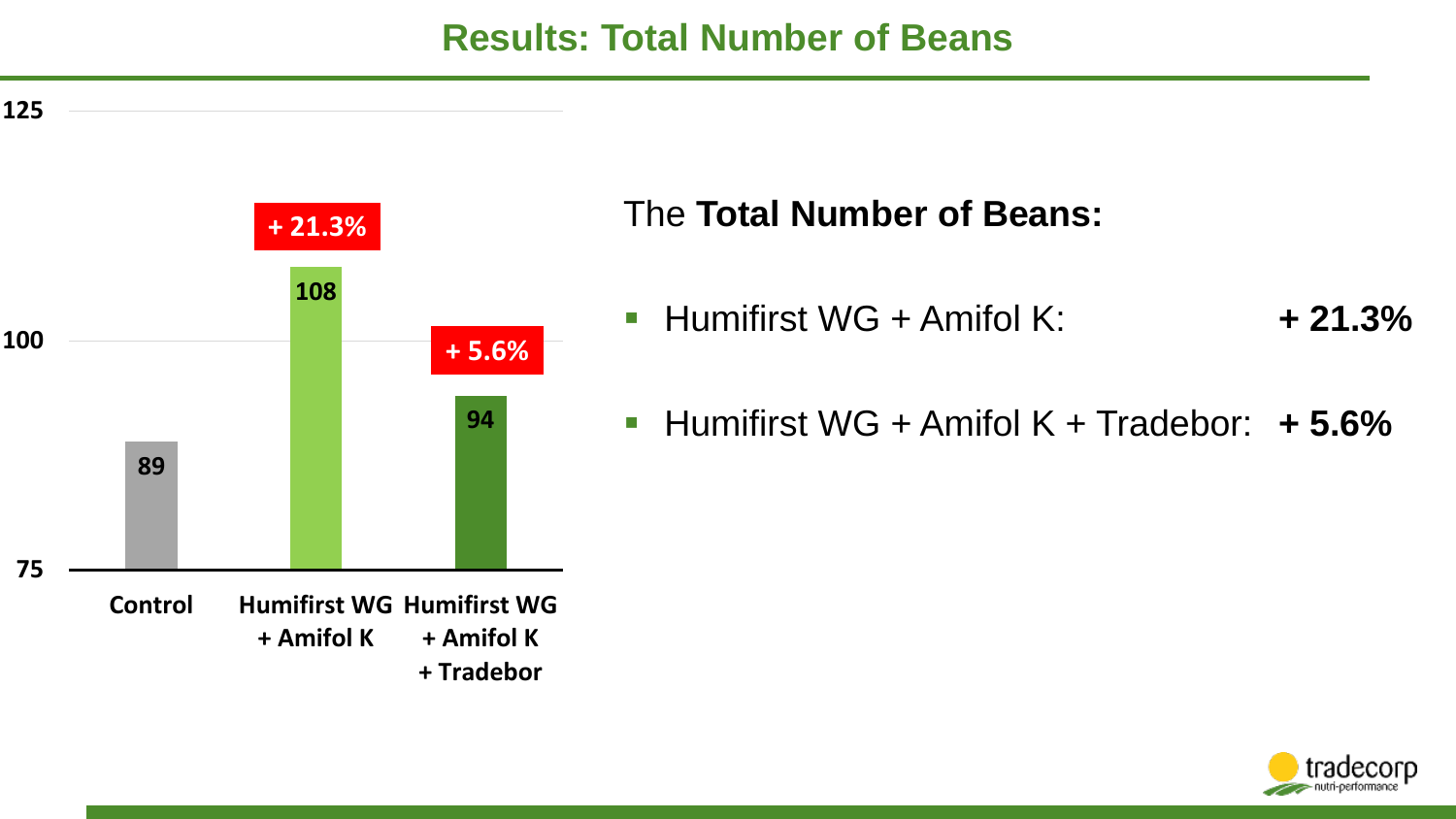## **Hand Sampling**

**Control**

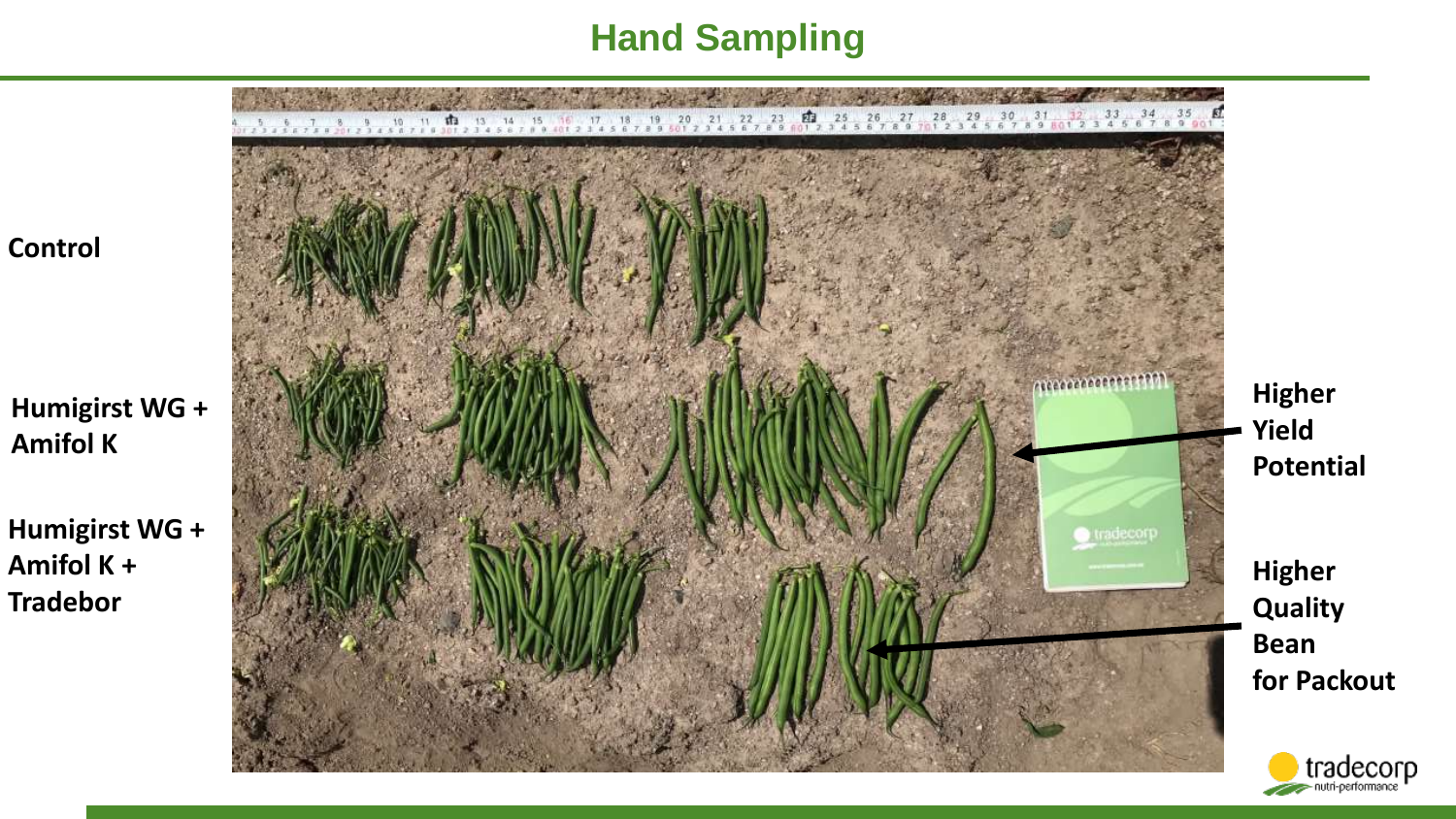### **Results: Packout Yield per 10m Row 10 days before Harvest**



- Sub sampling & Packout estimate was performed 10 days before harvest on 10m rows to estimate harvest
- **Humifirst + Amifol K** increased **Brute Yield +2%**
- **Humifirst + Tradebor + Amifol K** increased **Brute Yield +8%**
- **Humifrist + Amifol K + Tradebor** had a higher packout due to less bending in the beans leading to more saleable Yield

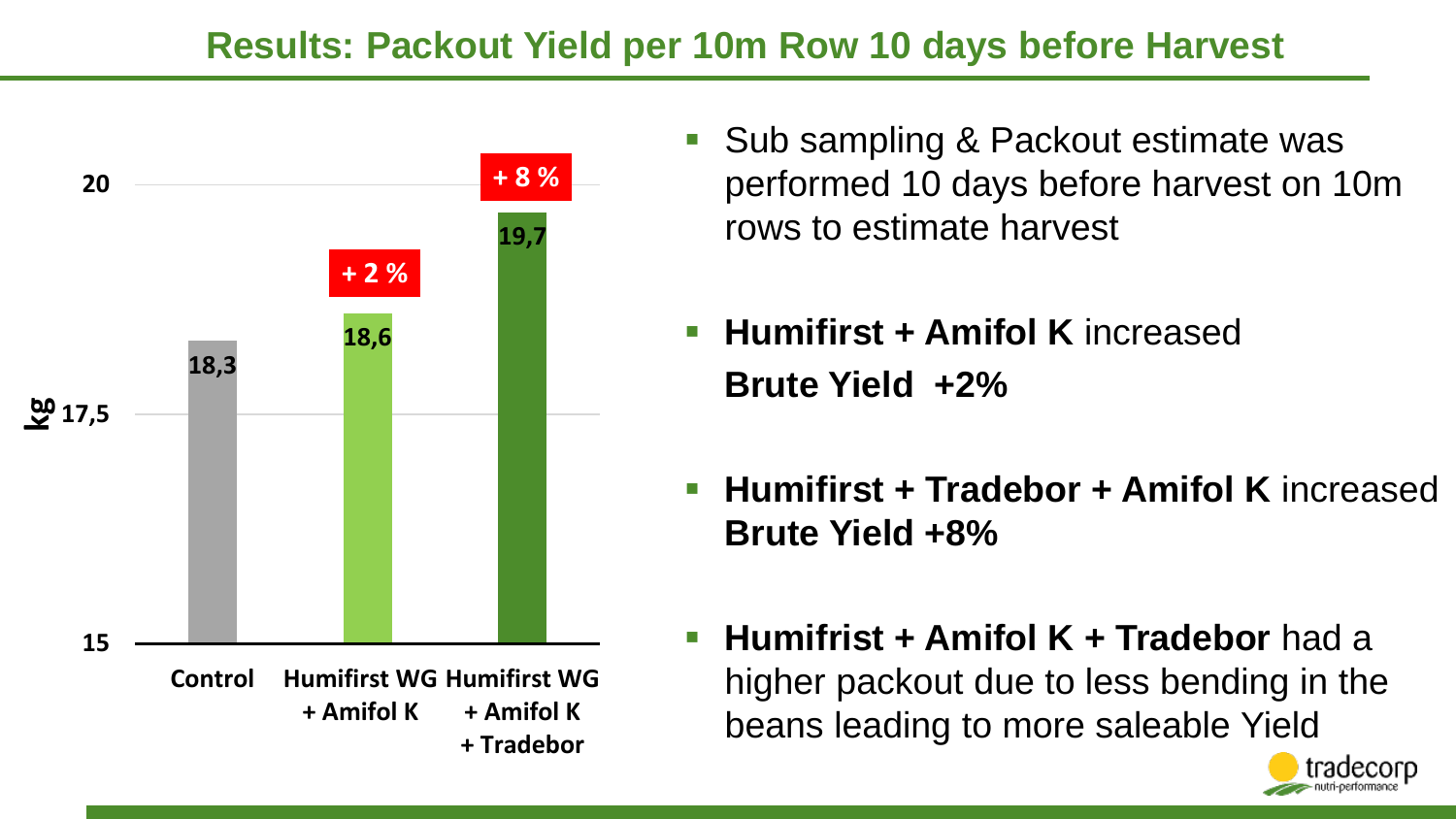

- The Control and Humifirst WG + Amifol K commercial sized plots were harvested
- **Brute Yield** was increased by **+14.3%** in the **Humifirst WG + Amifol K** treatment compared to the Control

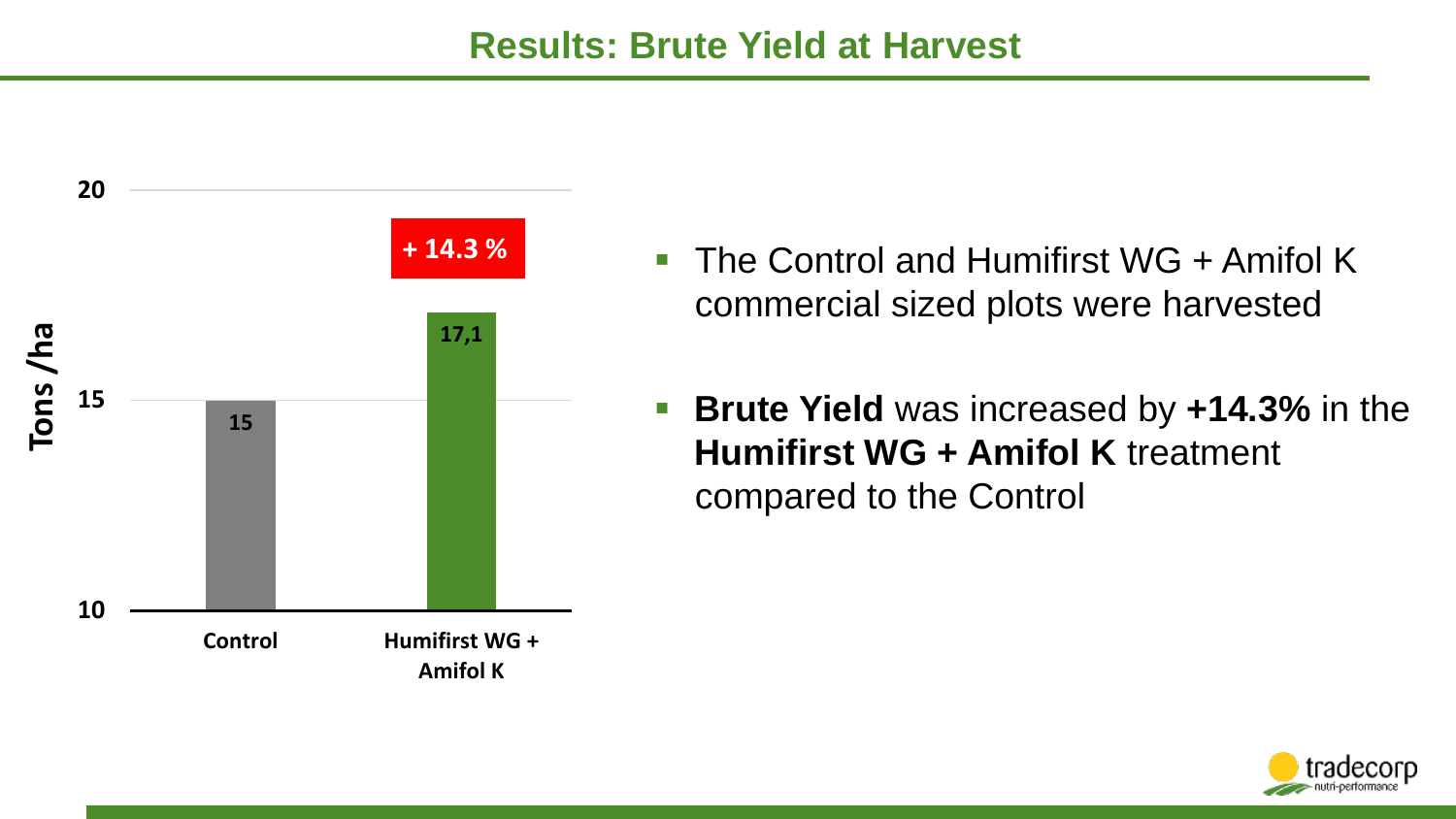#### **Bean Harvester Driver (20 years experience):**



*"The Treated beans were standing better with more even feeding into the harvesting head and easier and consistent separation of the beans from the plant"*

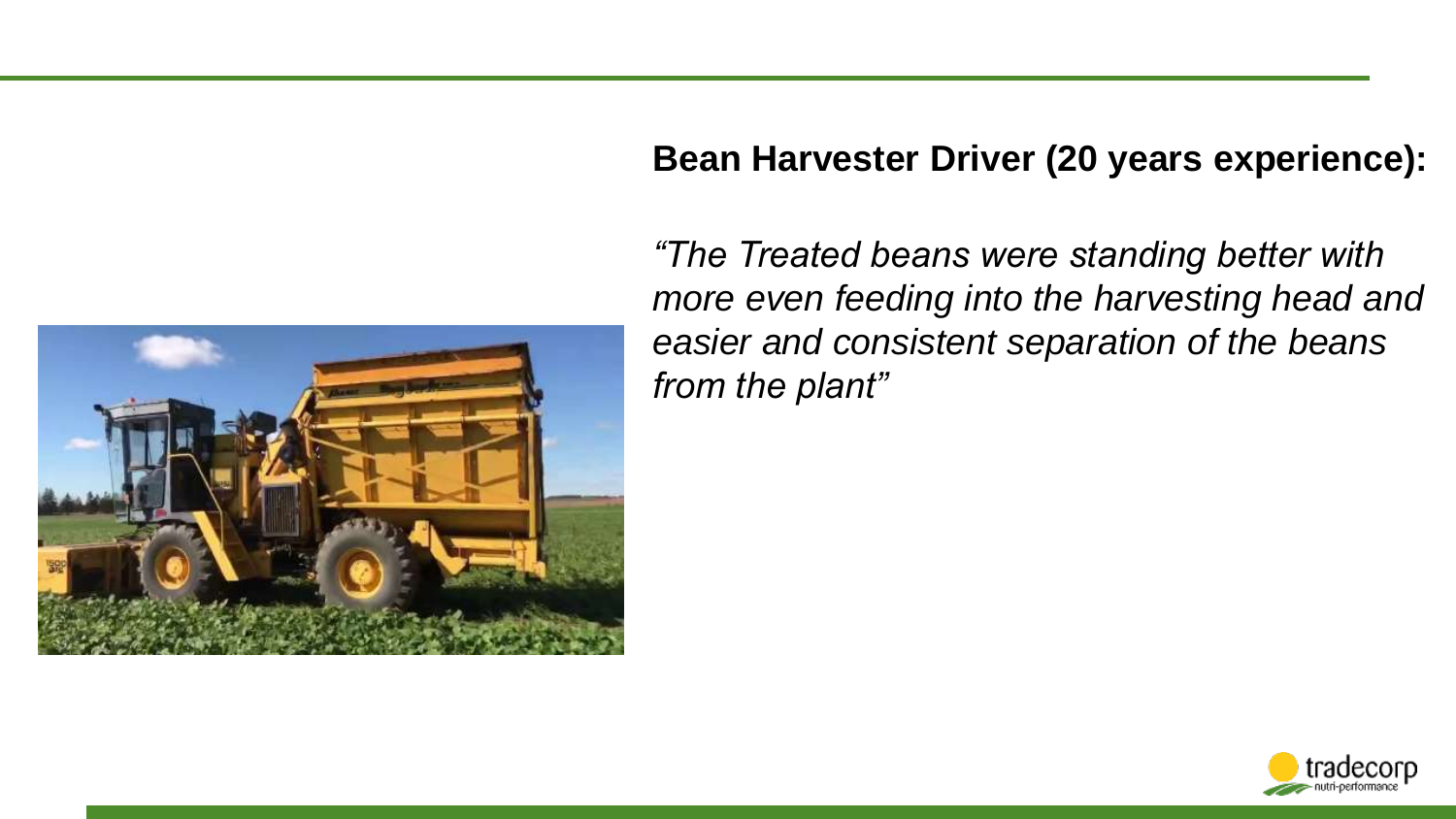## **Conclusion**

- **Humifirst WG + Amifol K** increased **Brute Yield** +14.2 in the Commercial Sized Plot
	- This is due to more beans in the Medium and Large sized category
- Humifirst WG + Amifol K + Tradebor increase Yield by 8% in the sub sampled plots which was more than Humifirst WG + Amifol K alone
- A commercial sized plot including Tradebor into the treatments is recommended to test the difference between Humifirst WG + Amifol K and Humifirst WG + Amifol K at commercial scale